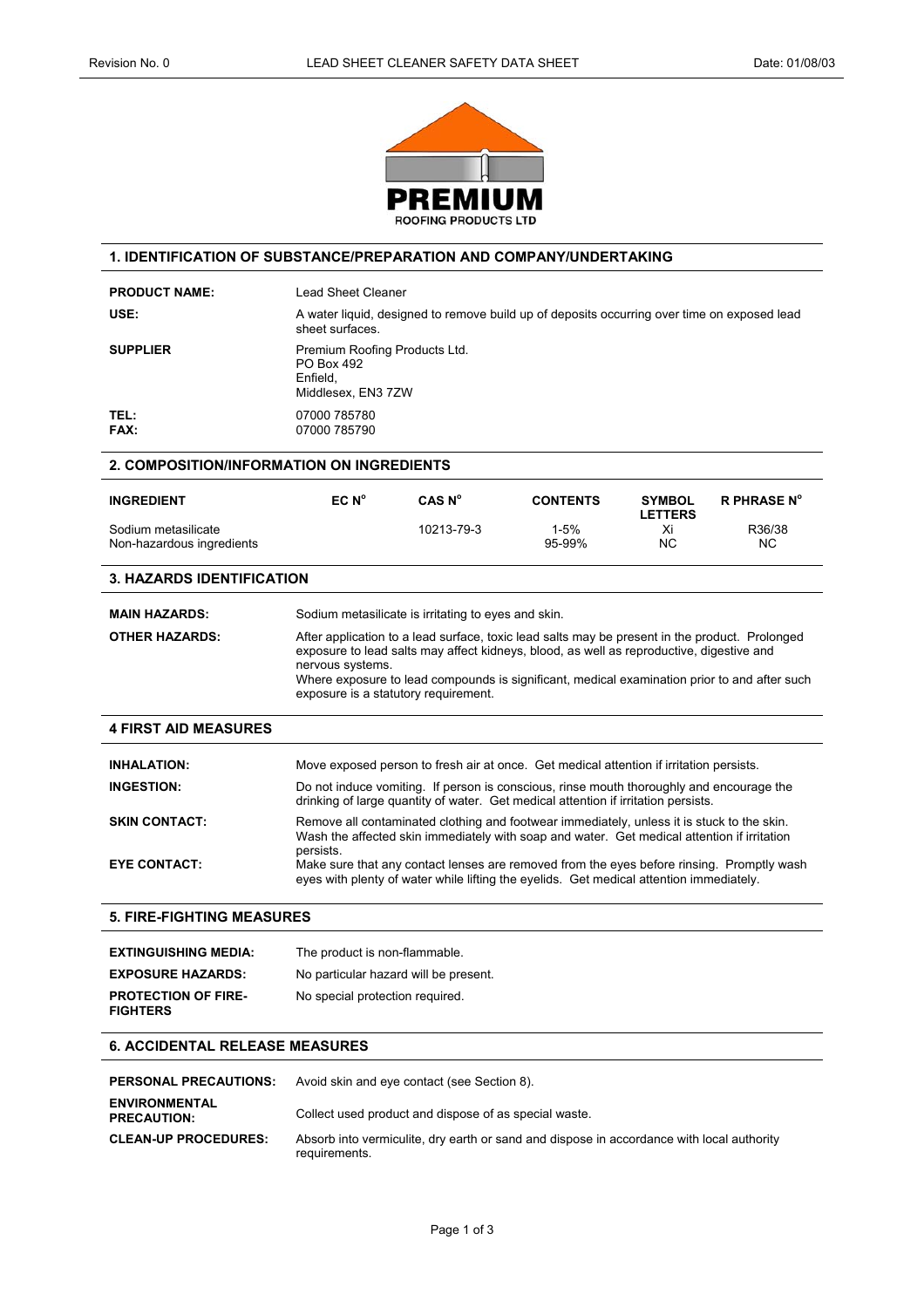| <b>7. HANDLING AND STORAGE</b>                              |                                          |                                                                                                                                                                                                                                                                       |                        |                            |  |  |  |
|-------------------------------------------------------------|------------------------------------------|-----------------------------------------------------------------------------------------------------------------------------------------------------------------------------------------------------------------------------------------------------------------------|------------------------|----------------------------|--|--|--|
| <b>HANDLING PRECAUTIONS:</b>                                | Avoid skin or eye contact.               | Observe normal hygiene precautions when handling product prior to use.<br>After use on leadwork, lead salts may be present in the deposit. Precautions in its handling<br>and disposal should therefore be based on the toxic nature of these salts (see Section 13). |                        |                            |  |  |  |
| <b>STORAGE PRECAUTIONS:</b>                                 |                                          | Store in a cool, dry place. Keep out of reach of children.                                                                                                                                                                                                            |                        |                            |  |  |  |
| <b>8. EXPOSURE CONTROLS/PERSONAL PROTECTION</b>             |                                          |                                                                                                                                                                                                                                                                       |                        |                            |  |  |  |
| <b>EXPOSURE LIMIT VALUES:</b>                               | <b>INGREDIENT</b><br>Sodium metasilicate | CAS N <sup>o</sup><br>10213-79-3                                                                                                                                                                                                                                      | LTEL (8 hrs TWA)<br>ΝC | <b>STEL (15 min)</b><br>NС |  |  |  |
| <b>VENTILATION:</b>                                         | No specific ventilation required.        |                                                                                                                                                                                                                                                                       |                        |                            |  |  |  |
| <b>RESPIRATORY</b><br><b>PROTECTION:</b>                    |                                          | No specific respiration recommendations.                                                                                                                                                                                                                              |                        |                            |  |  |  |
| <b>HAND PROTECTION:</b>                                     |                                          | Wear gloves made of butyl rubber in cases of skin sensitivity and prolonged contact.                                                                                                                                                                                  |                        |                            |  |  |  |
| <b>EYE PROTECTION:</b>                                      |                                          | Use approved safety goggles or face shield.                                                                                                                                                                                                                           |                        |                            |  |  |  |
| <b>SKIN PROTECTION:</b>                                     |                                          | Observe good standards of personal hygiene. Wash at the end of each work period and<br>before eating, drinking, using the toilet or smoking.                                                                                                                          |                        |                            |  |  |  |
| <b>9. PHYSICAL AND CHEMICAL PROPERTIES</b>                  |                                          |                                                                                                                                                                                                                                                                       |                        |                            |  |  |  |
| <b>APPEARANCE:</b>                                          | Green opaque liquid                      | ODOUR:                                                                                                                                                                                                                                                                | Characteristic         |                            |  |  |  |
| pH:                                                         | 11-12                                    | <b>FLASH POINT:</b>                                                                                                                                                                                                                                                   | N/A                    |                            |  |  |  |
| <b>RELATIVE DENSITY:</b>                                    | $1.09 \text{ @ } 20^{\circ}$ C           | <b>SOLUBILITY (in water):</b>                                                                                                                                                                                                                                         | Miscible with water.   |                            |  |  |  |
|                                                             |                                          |                                                                                                                                                                                                                                                                       |                        |                            |  |  |  |
| <b>10 STABILITY AND REACTIVITY</b>                          |                                          |                                                                                                                                                                                                                                                                       |                        |                            |  |  |  |
| <b>STABILITY:</b>                                           |                                          | Stable under normal conditions. Stable at room temperature.                                                                                                                                                                                                           |                        |                            |  |  |  |
| <b>CONDITIONS TO AVOID:</b>                                 | Avoid heat and sources of ignition.      |                                                                                                                                                                                                                                                                       |                        |                            |  |  |  |
| <b>MATERIALS TO AVOID:</b>                                  | Avoid strong acids and oxidisers.        |                                                                                                                                                                                                                                                                       |                        |                            |  |  |  |
| <b>HAZARDOUS</b><br><b>DECOMPOSTION</b><br><b>PRODUCTS:</b> |                                          | Fire or high temperatures create oxides of carbon                                                                                                                                                                                                                     |                        |                            |  |  |  |
| <b>11. TOXICOLOGICAL INFORMATION</b>                        |                                          |                                                                                                                                                                                                                                                                       |                        |                            |  |  |  |
| <b>INHALATION:</b>                                          | May cause headache and nausea.           |                                                                                                                                                                                                                                                                       |                        |                            |  |  |  |
| <b>INGESTION:</b>                                           |                                          | May cause stomach ache and nausea                                                                                                                                                                                                                                     |                        |                            |  |  |  |
| <b>SKIN CONTACT:</b>                                        |                                          | May cause dryness and/or dermatitis                                                                                                                                                                                                                                   |                        |                            |  |  |  |
| <b>EYE CONTACT:</b>                                         | May cause discomfort or irritation.      |                                                                                                                                                                                                                                                                       |                        |                            |  |  |  |
|                                                             |                                          |                                                                                                                                                                                                                                                                       |                        |                            |  |  |  |
| <b>12. ECOLOGICAL INFORMATION</b>                           |                                          |                                                                                                                                                                                                                                                                       |                        |                            |  |  |  |
| <b>MOBILITY:</b>                                            |                                          | Readily absorbed into soil. Soluble in water.                                                                                                                                                                                                                         |                        |                            |  |  |  |
| <b>PERSISTENCE AND</b><br>DEGRADABILITY:                    | Not biodegradable.                       |                                                                                                                                                                                                                                                                       |                        |                            |  |  |  |
| <b>BIOACCUMULATIVE</b><br><b>POTENTIAL:</b>                 |                                          | Unlikely to bio-accumulate on the basis of water solubility.                                                                                                                                                                                                          |                        |                            |  |  |  |
| <b>OTHER ADVERSE</b><br><b>EFFECTS:</b>                     |                                          | Possible harmful effect due to pH shift.                                                                                                                                                                                                                              |                        |                            |  |  |  |
| <b>13. DISPOSAL CONSIDERATIONS</b>                          |                                          |                                                                                                                                                                                                                                                                       |                        |                            |  |  |  |
| <b>WASTE FROM RESIDUES:</b>                                 |                                          | Dispose of unused material in accordance with local authority requirements. Dispose of used                                                                                                                                                                           |                        |                            |  |  |  |
| <b>CONTAMINATED</b><br><b>PACKAGING:</b>                    |                                          | material as special waste.<br>Dispose of any packaging contaminated with used material as special waste.                                                                                                                                                              |                        |                            |  |  |  |
|                                                             |                                          |                                                                                                                                                                                                                                                                       |                        |                            |  |  |  |
|                                                             | Page 2 of 3                              |                                                                                                                                                                                                                                                                       |                        |                            |  |  |  |
|                                                             |                                          |                                                                                                                                                                                                                                                                       |                        |                            |  |  |  |